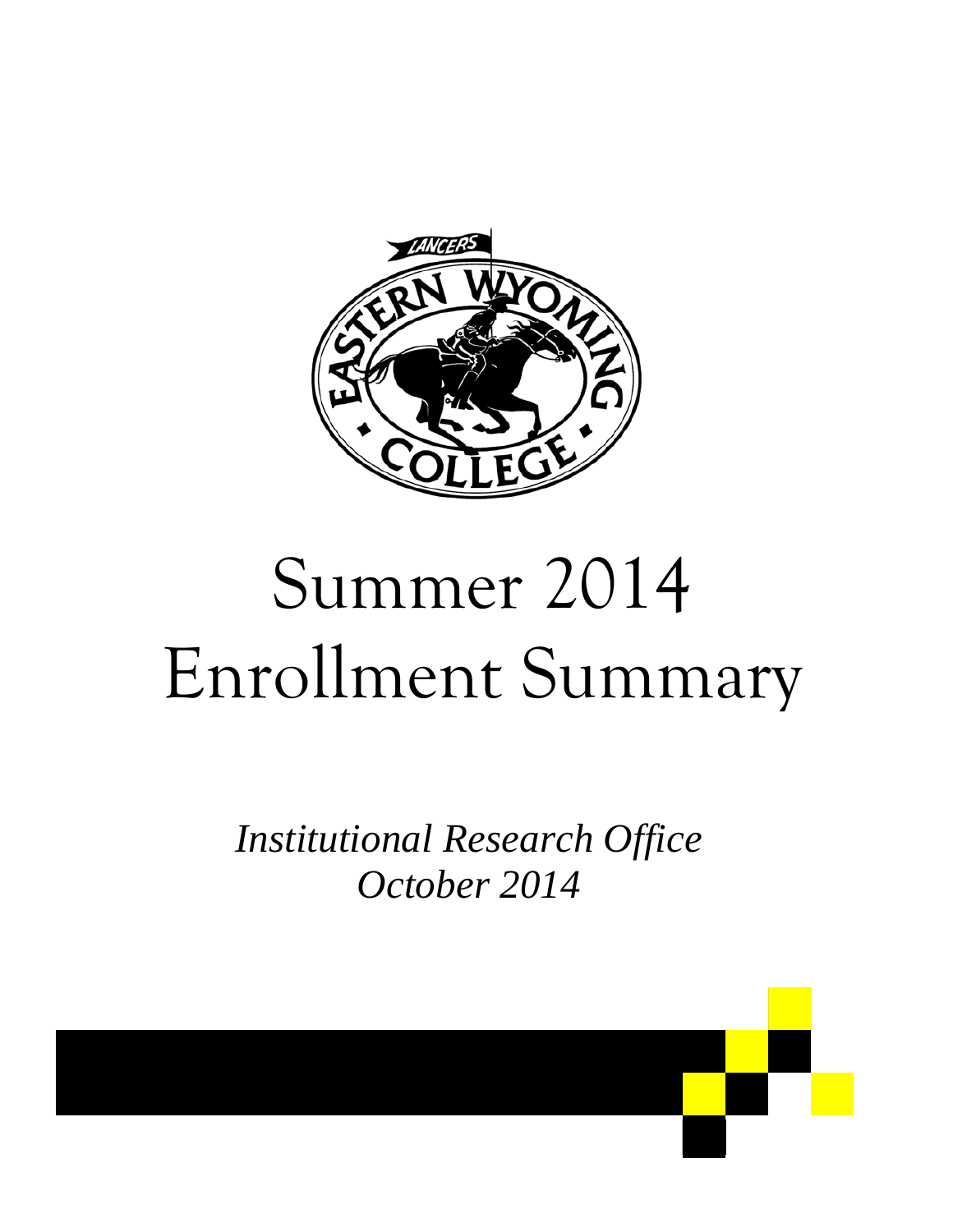### **TABLE OF CONTENTS**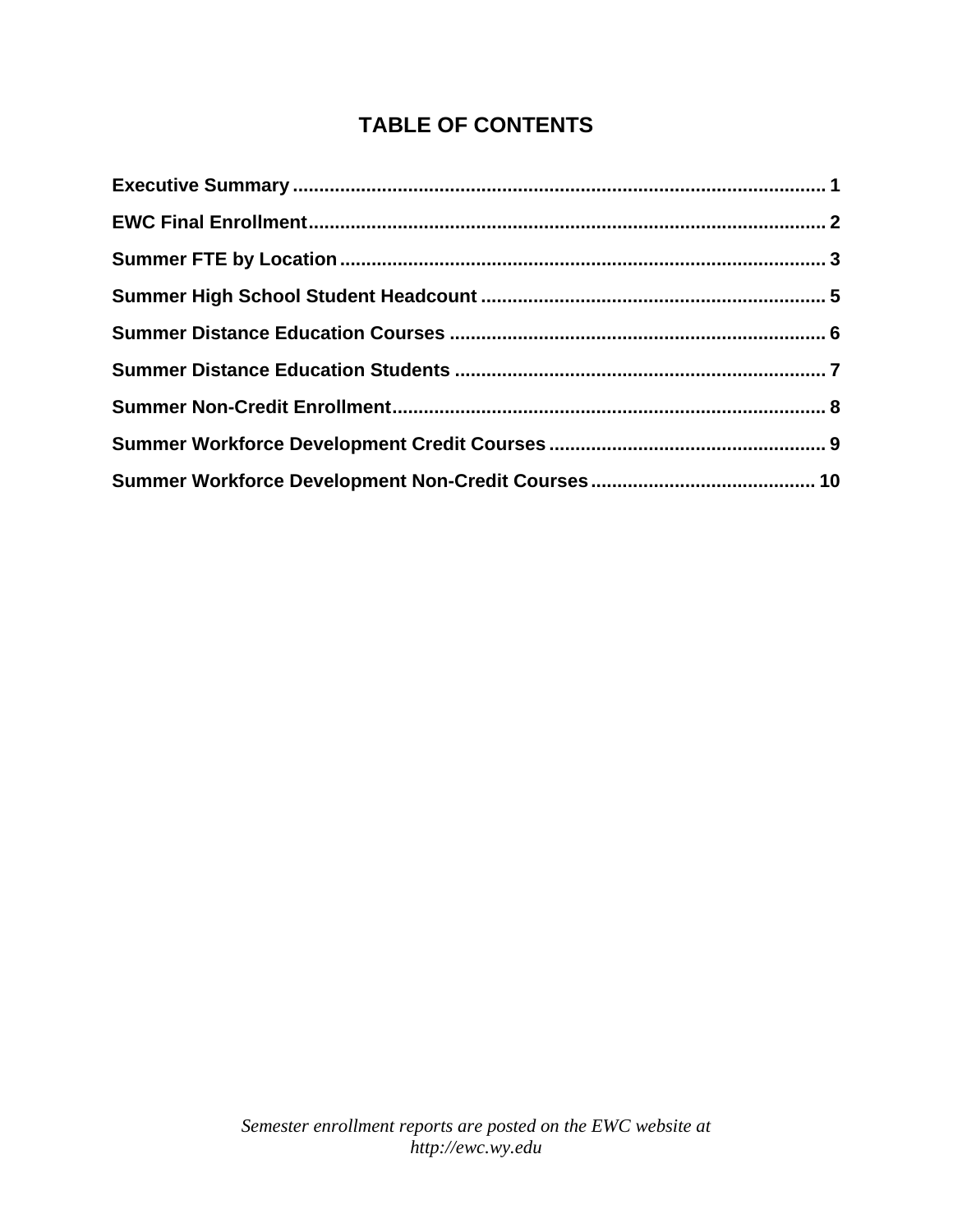#### **EXECUTIVE SUMMARY**

EWC experienced a 16.8% decrease in total student headcount as compared to Summer 2013. The total student headcount of 401 students reflects an overall decrease of 81 students. Fulltime enrollment was up 2 students. Part-time enrollment was down 83 students (17.5%). Full Time Equivalency (FTE) decreased by 18.33 (14.6%).

The number of high school students enrolled in EWC credit classes decreased by 18 students compared to Summer 2013. There have not been any full-time high school students in the last seven years.

Summer Distance Education Courses were down 3 sections, down 58 students, and down 7.41 FTE compared to Summer 2013.

A total of 694 students enrolled in non-credit courses for Summer 2014. EWC served 120 students in continuing education courses and 574 students in community service courses.

EWC's workforce development offerings for college credit increased by 4 course section compared to Summer 2013. The duplicated student headcount increased by 9 students, and the FTE increased by 3.18.

Non-credit workforce development offerings decreased by 2 sections compared to Summer 2013. The number of enrollments decreased by 11 students and the total contact hours decreased by 221.50 hours. Courses vary semester to semester depending upon industry demand.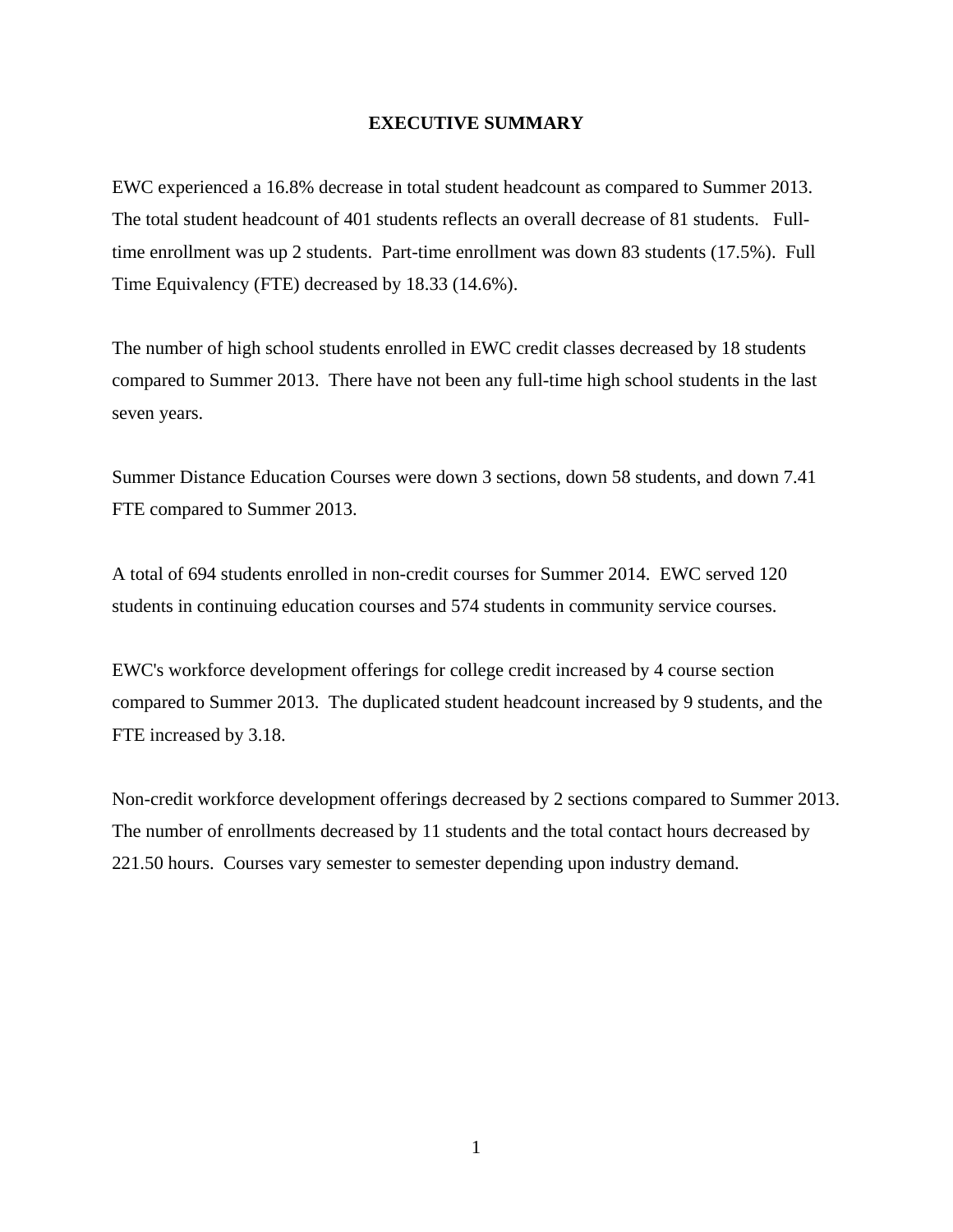# **EASTERN WYOMING COLLEGE SUMMER 2014 ENROLLMENT**

EWC experienced a 16.8% decrease in total student headcount as compared to Summer 2013. The total student headcount of 401 students reflects an overall decrease of 81 students. Full-time enrollment increased 2 over Summer 2013. Part-time enrollment was down 83 students. Full Time Enrollment (FTE) decreased by 18.33 (14.6%) which is 8.17 (7.64%) FTE below the 5 year average.

| <b>HEADCOUNT</b>        | <b>Summer</b> | <b>Summer</b> | <b>Summer</b>    | <b>Summer</b> |              | <b>Summer 2014</b> |               | 5 Yr.      |
|-------------------------|---------------|---------------|------------------|---------------|--------------|--------------------|---------------|------------|
|                         | 2010          | 2011          | 2012             | 2013          | <b>FINAL</b> | <b>VAR</b>         | $\frac{1}{2}$ | <b>AVG</b> |
| <b>Full</b> - Time      |               |               |                  |               |              |                    |               |            |
| <b>First Time</b>       | $\theta$      | 20            | $\boldsymbol{0}$ |               | 6            |                    | 100.0%        | 5.40       |
| Previous                | 8             | 11            | $\overline{2}$   | 6             | 3            | $-3$               | $-50.0\%$     | 6.00       |
| <b>Total Full Time</b>  | 8             | 31            | $\mathbf{2}$     | $\mathbf{r}$  | 9            | $\overline{2}$     | 28.6%         | 11.40      |
| <b>Part - Time</b>      |               |               |                  |               |              |                    |               |            |
| <b>First Time</b>       | 52            | 120           | 110              | 151           | 92           | $-59$              | $-39.1%$      | 105.00     |
| Previous                | 303           | 277           | 351              | 324           | 300          | $-24$              | $-7.4%$       | 311.00     |
| <b>Total Part Timel</b> | 355           | 397           | 461              | 475           | 392          | $-83$              | $-17.5%$      | 416.00     |
| <b>Total Headcount</b>  | 363           | 428           | 463              | 482           | 401          | $-81$              | $-16.8%$      | 427.40     |
|                         |               |               |                  |               |              |                    |               |            |

|                  | <b>Summer</b> | <b>Summer</b> | <b>Summer</b> | <b>Summer</b> |              | <b>Summer 2014</b> |               | 5 Yr.      |
|------------------|---------------|---------------|---------------|---------------|--------------|--------------------|---------------|------------|
| <b>TTE</b>       | 2010          | 2011          | 2012          | 2013          | <b>FINAL</b> | <b>VAR</b>         | $\frac{0}{0}$ | <b>AVG</b> |
| <b>Total FTE</b> | 99.33         | 133.08        | 111.08        | 125.33        | 107.00       | $-18.33$           | $-14.6%$      | 115.17     |

### Summer 2014 Enrollment Report Footnotes:

| Total students exclusively auditing classes:              |  |  | 83 Total number of hours exclusive audits students took:         | 83    |
|-----------------------------------------------------------|--|--|------------------------------------------------------------------|-------|
| Total students taking audit hours within regular courses: |  |  | 8 Total number of audited hours credit students took:            | 8     |
| Total credits taken by credit students:                   |  |  | 1,193 Total hours taken by all students including audited hours: | 1,284 |
| Total FTE is 107.00<br>Total Headcount is 401             |  |  | Source: WCCC Enrollment Report                                   |       |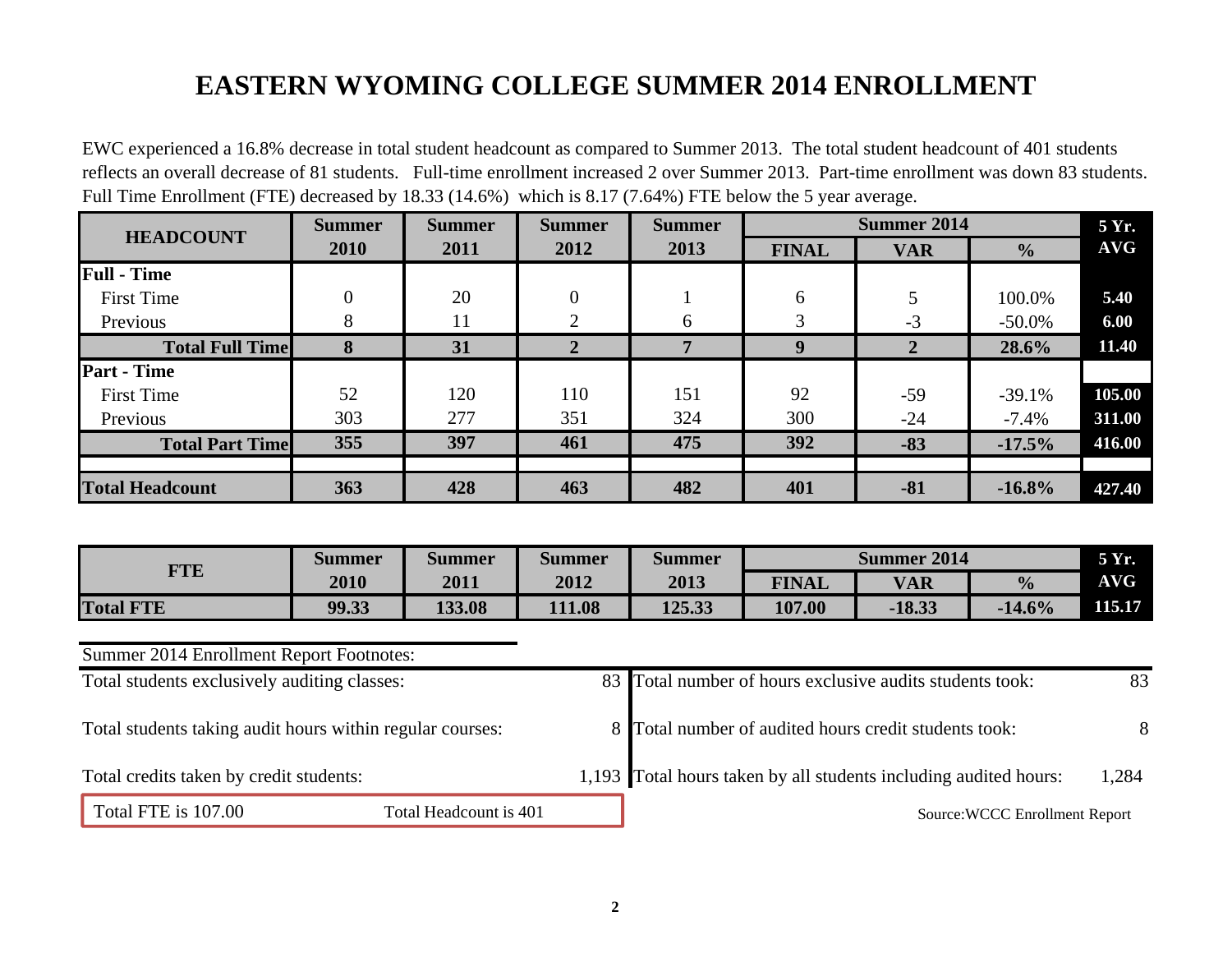# **SUMMER FTE BY LOCATION**

EWC experienced a decrease of 18.34 (14.6%) FTE compared to Summer 2013. Outreach had a decrease of 11.26 (19.4%) FTE. Goshen County had a decrease of 7.08 (10.5%) FTE. **The total FTE distribution was 44% Outreach and 56% Goshen County**.

|                         |       |          |           |        | 5 Yr.    |          |        |
|-------------------------|-------|----------|-----------|--------|----------|----------|--------|
| <b>Student Location</b> | 10    | 11       | 12        | 13     | 14       | Var      | Avg.   |
| Douglas                 | 11.25 | 6.92     | 7.17      | 8.25   | 6.08     | $-2.17$  | 7.93   |
| Glenrock                | 1.33  | 0.25     | 0.67      | 4.25   | 2.08     | $-2.17$  | 1.72   |
| <b>LEA</b>              |       | 32.33    |           |        |          | 0.00     | 8.08   |
| <b>Converse County</b>  | 12.58 | 39.50    | 7.83      | 12.50  | 8.16     | $-4.34$  | 17.00  |
| Hulett                  | 0.58  | 1.67     | 0.25      | 2.92   | 0.33     | $-2.59$  | 1.15   |
| Moorcroft               |       | 0.33     | 2.25      | 0.33   | 0.83     | 0.50     | 0.75   |
| Sundance                | 1.25  |          | 0.25      | 0.58   | 2.17     | 1.59     | 0.85   |
| <b>Crook County</b>     | 1.83  | 2.00     | 2.75      | 3.83   | 3.33     | $-0.50$  | 2.75   |
| Lusk                    | 1.25  | 4.42     | 5.33      | 6.50   | 5.00     | $-1.50$  | 4.50   |
| <b>Niobrara County</b>  | 1.25  | 4.42     | 5.33      | 6.50   | 5.00     | $-1.50$  | 4.50   |
| Chugwater               |       |          |           | 1.08   |          | $-1.08$  | 0.22   |
| Glendo                  |       |          |           | 0.58   |          | $-0.58$  | 0.12   |
| Guernsey                | 0.08  | 0.67     | 1.83      | 1.42   | 0.67     | $-0.75$  | 0.93   |
| Wheatland               | 1.42  | 8.17     | 3.33      | 2.75   | 1.25     | $-1.50$  | 3.38   |
| <b>Platte County</b>    | 1.50  | 8.83     | 5.17      | 5.83   | 1.92     | $-3.91$  | 4.65   |
| Newcastle               | 11.42 | 16.92    | 20.08     | 17.08  | 21.25    | 4.17     | 17.35  |
| Upton                   | 0.08  |          |           | 1.08   | 0.75     | $-0.33$  | 0.38   |
| <b>Weston County</b>    | 11.50 | 16.92    | 20.08     | 18.17  | 22.00    | 3.83     | 17.73  |
| Other*                  | 4.00  | 4.42     | 9.25      | 11.17  | 6.33     | $-4.84$  | 7.79   |
|                         |       |          |           |        |          |          |        |
| <b>Outreach</b>         | 32.67 | 76.09    | 50.42     | 58.00  | 46.74    | $-11.26$ | 52.78  |
| <b>Variance</b>         |       | 43.42    | $-25.67$  | 7.58   | $-11.26$ |          |        |
| % Change                |       | 132.9%   | $-33.7%$  | 15.0%  | $-19.4%$ |          |        |
|                         |       |          |           |        |          |          |        |
| <b>EWC</b>              | 66.67 | 55.00    | 50.25     | 59.92  | 53.25    | $-6.67$  | 57.02  |
| <b>WMC</b>              |       | 2.00     | 10.42     | 7.42   | 7.00     | $-0.42$  |        |
| Goshen                  | 66.67 | 57.00    | 60.67     | 67.33  | 60.25    | $-7.08$  | 62.38  |
| <b>Variance</b>         |       | $-9.67$  | 3.67      | 6.67   | $-7.08$  |          |        |
| % Change                |       | $-14.5%$ | 6.4%      | 11.0%  | $-10.5%$ |          |        |
|                         |       |          |           |        |          |          |        |
| <b>Total</b>            | 99.34 | 133.09   | 111.08    | 125.33 | 106.99   | $-18.34$ | 115.16 |
| <b>Variance</b>         |       | 33.75    | $-22.00$  | 14.25  | $-18.34$ |          |        |
| % Change                |       | 34.0%    | $-16.5\%$ | 12.8%  | $-14.6%$ |          |        |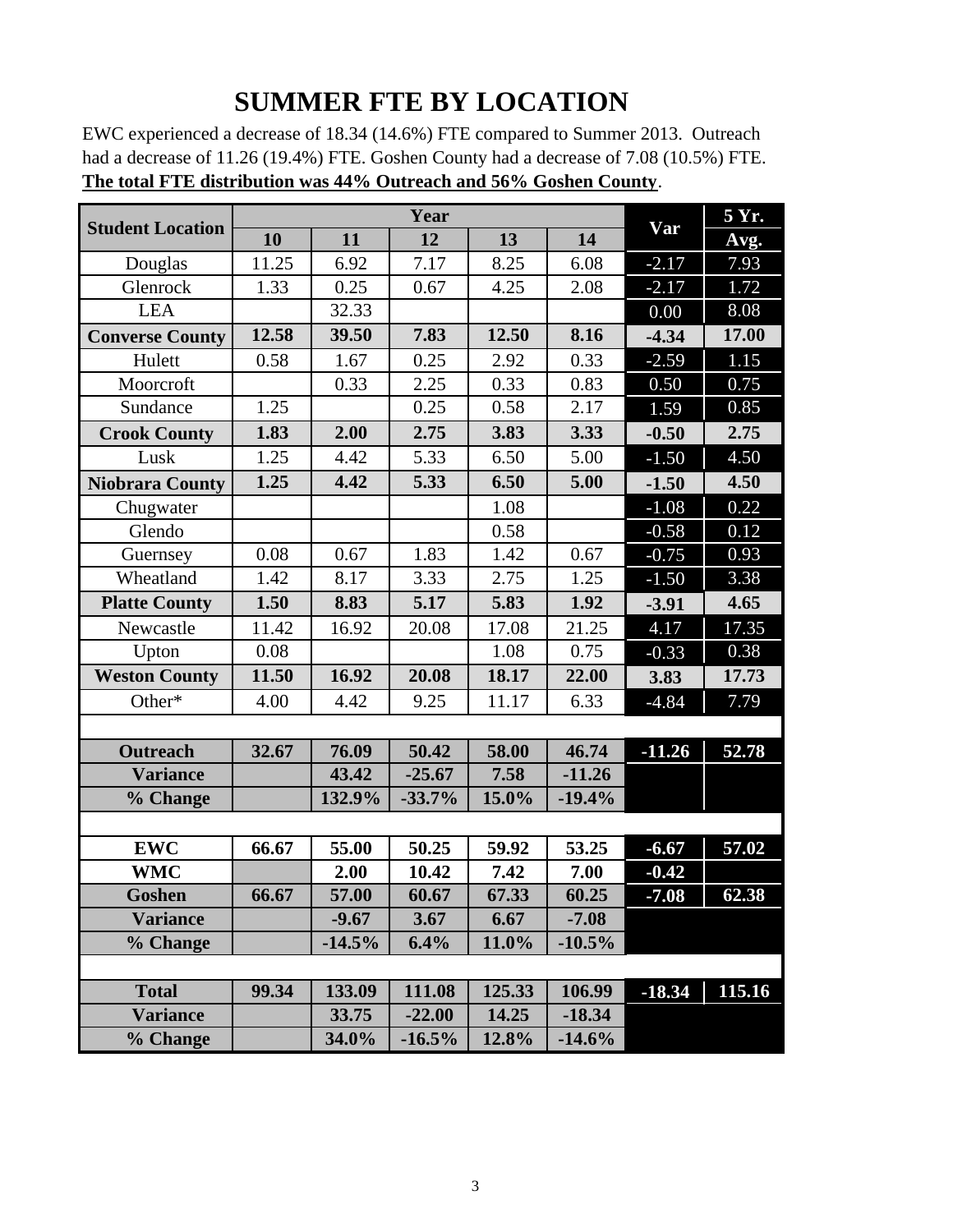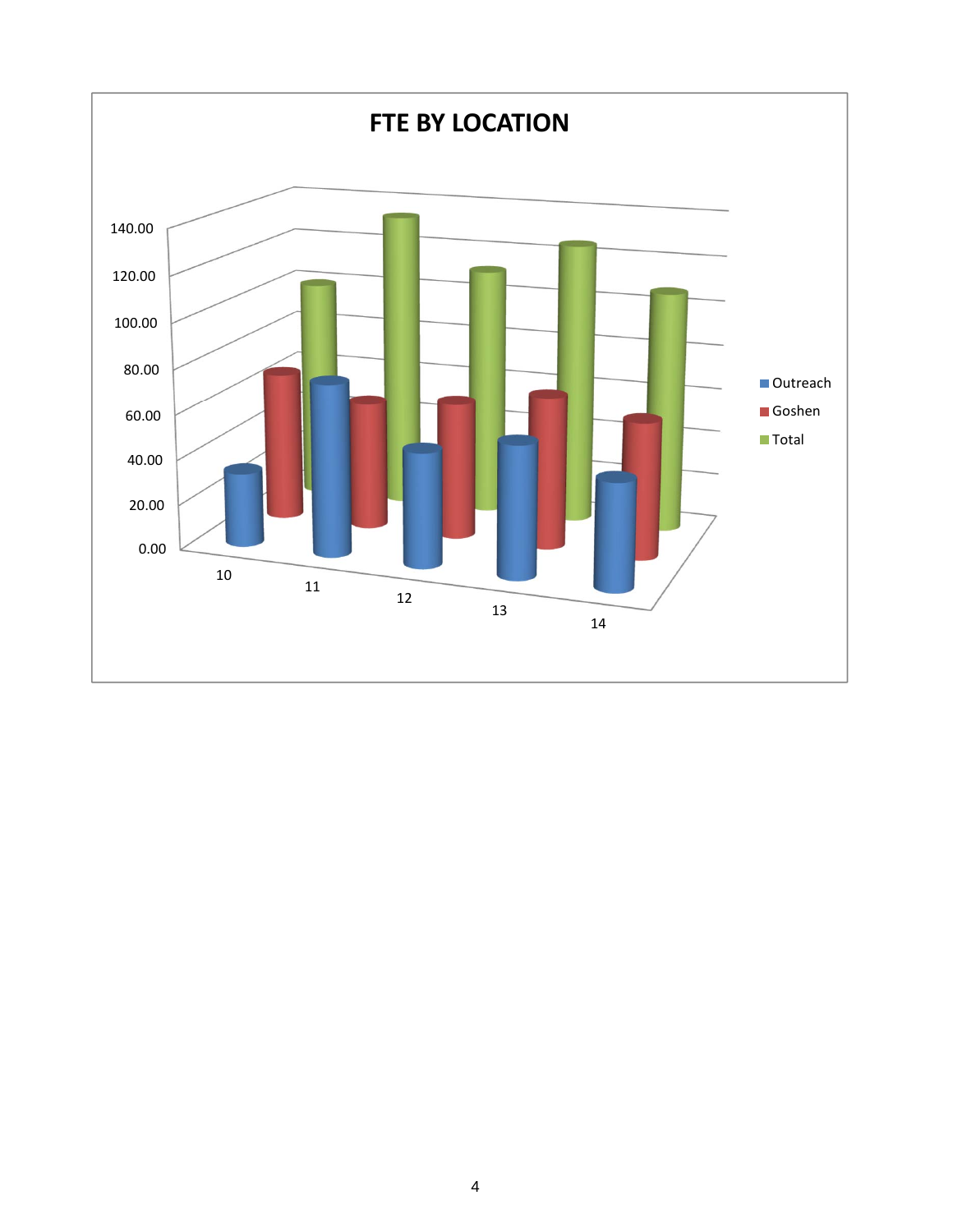# **SUMMER HIGH SCHOOL STUDENT HEADCOUNT**

The number of high school students enrolled in EWC credit classes decreased by 18 students compared to Summer 2013. The number of part-time high school students decreased by 18 students. There have not been any full-time high school students in the last seven years.

| <b>Student Location</b> |                         | <b>Summer 2012</b>      |                         |                         | <b>Summer 2013</b>      |                         |                         | <b>Summer 2014</b>      |                         | 3 Yr.                   |
|-------------------------|-------------------------|-------------------------|-------------------------|-------------------------|-------------------------|-------------------------|-------------------------|-------------------------|-------------------------|-------------------------|
|                         | <b>FT</b>               | PT                      | <b>Total</b>            | <b>FT</b>               | <b>PT</b>               | <b>Total</b>            | <b>FT</b>               | <b>PT</b>               | <b>Total</b>            | Avg.                    |
| Douglas                 |                         | $\overline{2}$          | $\overline{2}$          |                         | 6                       | 6                       |                         | $\overline{2}$          | $\overline{2}$          | $\mathfrak{Z}$          |
| Glenrock                |                         |                         | $\overline{0}$          |                         |                         | $\overline{0}$          |                         | $\mathbf{1}$            | 1                       | $\overline{0}$          |
| <b>Converse County</b>  | $\overline{\mathbf{0}}$ | $\overline{2}$          | $\overline{2}$          | $\overline{\mathbf{0}}$ | $\overline{6}$          | $\overline{6}$          | $\overline{\mathbf{0}}$ | $\overline{3}$          | $\overline{\mathbf{3}}$ | $\overline{4}$          |
| Hulett                  |                         |                         | $\overline{0}$          |                         | 11                      | 11                      |                         |                         | $\overline{0}$          | $\overline{4}$          |
| Moorcroft               |                         |                         | $\overline{0}$          |                         |                         | $\overline{0}$          |                         |                         | $\overline{0}$          | $\overline{0}$          |
| Sundance                |                         |                         | $\overline{0}$          |                         |                         | $\overline{0}$          |                         | $\mathbf{1}$            | $\mathbf{1}$            | $\overline{0}$          |
| <b>Crook County</b>     | $\overline{\mathbf{0}}$ | $\overline{\mathbf{0}}$ | $\overline{\mathbf{0}}$ | $\overline{\mathbf{0}}$ | $\overline{11}$         | $\overline{11}$         | $\overline{\mathbf{0}}$ | $\overline{\mathbf{1}}$ | $\overline{1}$          | $\overline{\mathbf{4}}$ |
| Lusk                    |                         | 1                       | $\mathbf{1}$            |                         | 1                       | $\mathbf{1}$            |                         |                         | $\overline{0}$          | 1                       |
| <b>Niobrara County</b>  | $\overline{\mathbf{0}}$ | $\overline{1}$          | $\overline{1}$          | $\boldsymbol{0}$        | $\overline{1}$          | $\overline{1}$          | $\overline{\mathbf{0}}$ | $\overline{\mathbf{0}}$ | $\overline{\mathbf{0}}$ | $\overline{1}$          |
| Chugwater               |                         |                         | $\overline{0}$          |                         |                         | $\overline{0}$          |                         |                         | $\overline{0}$          | $\overline{0}$          |
| Glendo                  |                         |                         | $\overline{0}$          |                         |                         | $\boldsymbol{0}$        |                         |                         | $\boldsymbol{0}$        | $\overline{0}$          |
| Guernsey                |                         |                         | $\overline{0}$          |                         | $\mathbf{1}$            | $\overline{1}$          |                         |                         | $\overline{0}$          | $\overline{0}$          |
| Wheatland               |                         | 3                       | $\overline{3}$          |                         | $\overline{2}$          | $\overline{2}$          |                         |                         | $\boldsymbol{0}$        | $\overline{2}$          |
| <b>Platte County</b>    | $\boldsymbol{0}$        | $\overline{3}$          | $\overline{3}$          | $\boldsymbol{0}$        | $\overline{3}$          | $\overline{3}$          | $\boldsymbol{0}$        | $\boldsymbol{0}$        | $\boldsymbol{0}$        | $\overline{2}$          |
| Newcastle               |                         | $\overline{12}$         | $\overline{12}$         |                         | $\overline{8}$          | $\overline{8}$          |                         | 6                       | 6                       | 9                       |
| Upton                   |                         |                         | $\overline{0}$          |                         |                         | $\overline{0}$          |                         |                         | $\boldsymbol{0}$        | $\overline{0}$          |
| <b>Weston County</b>    | $\overline{\mathbf{0}}$ | $\overline{12}$         | $\overline{12}$         | $\overline{\mathbf{0}}$ | $\overline{\mathbf{8}}$ | $\overline{\bf 8}$      | $\overline{\mathbf{0}}$ | 6                       | 6                       | $\overline{9}$          |
| <b>Other</b>            |                         |                         | $\overline{\mathbf{0}}$ |                         |                         | $\overline{\mathbf{0}}$ |                         |                         | $\overline{\mathbf{0}}$ | $\bf{0}$                |
|                         |                         |                         |                         |                         |                         |                         |                         |                         |                         |                         |
| <b>Outreach</b>         | $\overline{\mathbf{0}}$ | 18                      | 18                      | $\boldsymbol{0}$        | $\overline{29}$         | 29                      | $\boldsymbol{0}$        | <b>10</b>               | <b>10</b>               | 19                      |
| <b>Goshen</b>           |                         | $\overline{1}$          | $\overline{1}$          |                         | $\overline{4}$          | $\overline{\mathbf{4}}$ |                         | $\overline{5}$          | $\overline{5}$          | $\overline{3}$          |
| <b>Total</b>            | $\overline{\mathbf{0}}$ | 19                      | $\overline{19}$         | $\boldsymbol{0}$        | $\overline{33}$         | $\overline{33}$         | $\boldsymbol{0}$        | $\overline{15}$         | $\overline{15}$         | 22                      |
|                         |                         |                         |                         |                         |                         |                         |                         |                         |                         |                         |
| % of Total Students     |                         | 4.10%                   |                         |                         | 6.85%                   |                         |                         | 3.74%                   |                         |                         |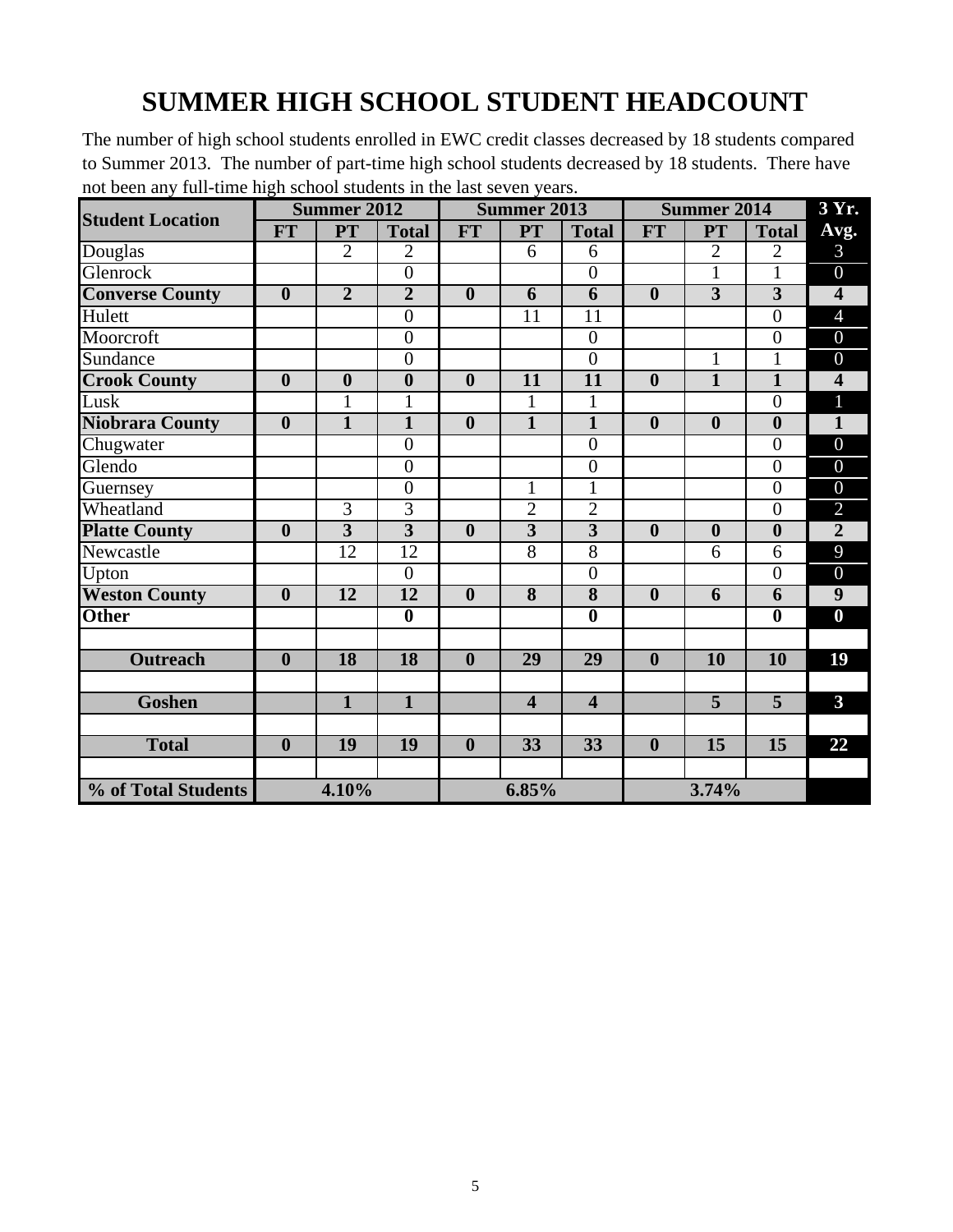|                                 | Summer 2012     |     |       |           | Summer 2013                                       |       | Summer 2014 |                 |            |  |
|---------------------------------|-----------------|-----|-------|-----------|---------------------------------------------------|-------|-------------|-----------------|------------|--|
| <b>Course Delivery Location</b> | <b>Sections</b> |     |       |           | Students   FTE Sections   Students   FTE Sections |       |             | <b>Students</b> | <b>FTE</b> |  |
| Goshen                          | 22              | 156 | 42.67 | 33        | 221                                               | 48.58 | 30          | 163             | 41.17      |  |
| <b>Total</b>                    | 22              | 156 | 42.67 | <b>33</b> | 221                                               | 48.58 | 30          | 163             | 41.17      |  |
|                                 |                 |     |       |           |                                                   |       |             |                 |            |  |

# **SUMMER DISTANCE EDUCATION COURSES**

|                               |                 | Summer 2012 |       |    | Summer 2013                                           |       | Summer 2014 |          |            |  |
|-------------------------------|-----------------|-------------|-------|----|-------------------------------------------------------|-------|-------------|----------|------------|--|
| <b>Course Delivery Method</b> | <b>Sections</b> |             |       |    | Students   FTE   Sections   Students   FTE   Sections |       |             | Students | <b>FTE</b> |  |
| <b>Internet</b>               | 22              | 156         | 42.67 | 33 | 221                                                   | 48.58 | 30          | 163      | 41.17      |  |
| <b>Total</b>                  | 22              | 156         | 42.67 | 33 | 221                                                   | 48.58 | 30          | 163      | 41.17      |  |
|                               |                 |             |       |    |                                                       |       |             |          |            |  |
| % of Total FTE                | 38.41%          |             |       |    | 38.76%                                                |       | 38.48%      |          |            |  |

Number of students is a duplicated headcount.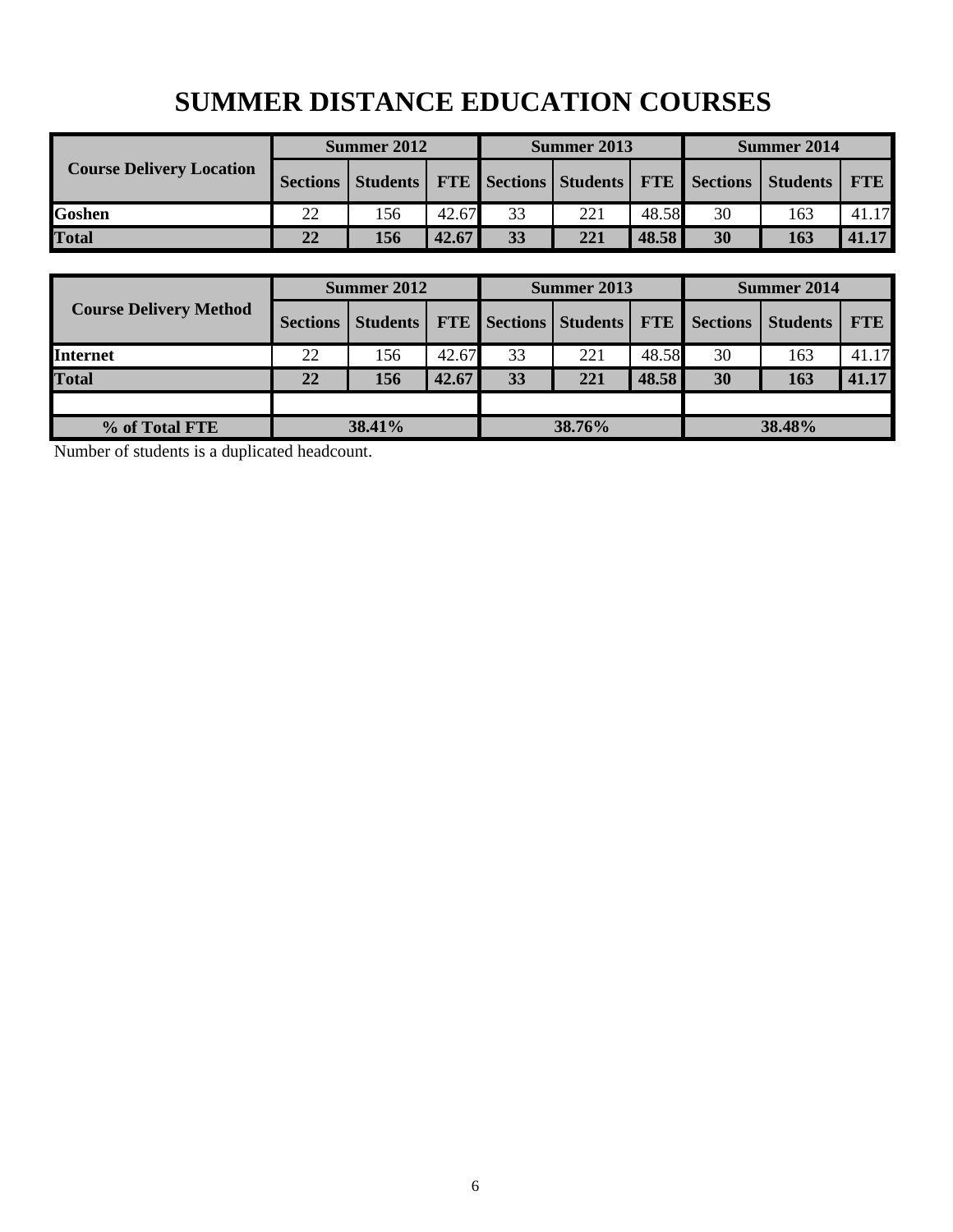# **SUMMER DISTANCE EDUCATION STUDENTS**

# **Age**

|                         |                         | <b>Summer 2012</b>      |                  | <b>Summer 2013</b>      |                |                         |                  | <b>Summer 2014</b>      |                         |  |  |
|-------------------------|-------------------------|-------------------------|------------------|-------------------------|----------------|-------------------------|------------------|-------------------------|-------------------------|--|--|
| <b>Student Location</b> | LT 25                   | <b>GE 25</b>            | <b>Total</b>     | LT 25                   | <b>GE 25</b>   | <b>Total</b>            | LT 25            | <b>GE 25</b>            | <b>Total</b>            |  |  |
| Douglas                 | 6                       | 6                       | 12               | 7                       | 7              | 14                      | 8                | 11                      | 19                      |  |  |
| Glenrock                | $\mathbf{1}$            | $\overline{0}$          | $\mathbf{1}$     | 3                       |                | 3                       | $\mathbf{1}$     | $\overline{2}$          | 3                       |  |  |
| <b>Converse County</b>  | $\overline{7}$          | 6                       | 13               | 10                      | $\overline{7}$ | 17                      | 9                | 13                      | 22                      |  |  |
| Hulett                  | $\overline{0}$          | $\mathbf{1}$            | $\mathbf{1}$     | $\overline{2}$          | $\mathbf{1}$   | $\overline{3}$          | $\mathbf{1}$     | $\mathbf{1}$            | $\overline{2}$          |  |  |
| Moorcroft               | 5                       | $\mathbf{1}$            | 6                |                         |                | $\mathbf{0}$            | $\mathbf{1}$     | $\mathbf{1}$            | $\overline{2}$          |  |  |
| Sundance                |                         | 1                       | $\mathbf{1}$     |                         | $\mathbf{1}$   | $\mathbf{1}$            |                  |                         | $\boldsymbol{0}$        |  |  |
| <b>Crook County</b>     | 5                       | $\overline{\mathbf{3}}$ | 8                | $\overline{2}$          | $\overline{2}$ | $\overline{\mathbf{4}}$ | $\overline{2}$   | $\overline{2}$          | $\overline{\mathbf{4}}$ |  |  |
| Lusk                    | $\mathbf{1}$            | $\mathbf{1}$            | $\overline{2}$   | $\overline{2}$          |                | $\overline{2}$          |                  |                         | $\overline{0}$          |  |  |
| <b>Niobrara County</b>  | $\mathbf{1}$            | $\mathbf{1}$            | $\overline{2}$   | $\boldsymbol{2}$        | $\bf{0}$       | $\overline{2}$          | $\boldsymbol{0}$ | $\boldsymbol{0}$        | $\bf{0}$                |  |  |
| Chugwater               |                         |                         | $\boldsymbol{0}$ |                         | $\mathbf{1}$   | $\mathbf{1}$            |                  |                         | $\boldsymbol{0}$        |  |  |
| Glendo                  |                         |                         | $\boldsymbol{0}$ |                         | $\mathbf{1}$   | $\mathbf{1}$            |                  |                         | $\boldsymbol{0}$        |  |  |
| Guernsey                | $\overline{2}$          | $\overline{2}$          | $\overline{4}$   | $\overline{2}$          | $\mathbf{1}$   | 3                       |                  | $\overline{2}$          | $\overline{2}$          |  |  |
| Wheatland               | $\overline{2}$          | 4                       | 6                | $\overline{2}$          | 3              | 5                       | 3                | $\overline{2}$          | 5                       |  |  |
| <b>Platte County</b>    | $\overline{\mathbf{4}}$ | 6                       | 10               | $\overline{\mathbf{4}}$ | 6              | 10                      | 3                | $\overline{\mathbf{4}}$ | $\overline{7}$          |  |  |
| Newcastle               | 9                       | 5                       | 14               | 16                      | $\overline{2}$ | 18                      | $\overline{7}$   | 6                       | 13                      |  |  |
| Upton                   |                         |                         | $\overline{0}$   | $\overline{2}$          | 1              | 3                       | $\mathbf{1}$     |                         | 1                       |  |  |
| <b>Weston County</b>    | 9                       | 5                       | 14               | 18                      | 3              | 21                      | 8                | 6                       | 14                      |  |  |
| <b>Other</b>            | 12                      | 12                      | 24               | 16                      | 19             | 35                      | $\overline{7}$   | 13                      | 20                      |  |  |
|                         |                         |                         |                  |                         |                |                         |                  |                         |                         |  |  |
| <b>Outreach</b>         | 38                      | 33                      | 71               | 52                      | 37             | 89                      | 29               | 38                      | 67                      |  |  |
|                         |                         |                         |                  |                         |                |                         |                  |                         |                         |  |  |
| <b>Goshen</b>           | 36                      | 19                      | 55               | 58                      | 20             | 78                      | 53               | 18                      | 71                      |  |  |
|                         |                         |                         |                  |                         |                |                         |                  |                         |                         |  |  |
| <b>Total</b>            | 74                      | 52                      | 126              | 110                     | 57             | 167                     | $\overline{82}$  | 56                      | 138                     |  |  |

Students that disclose their date of birth are counted in this chart.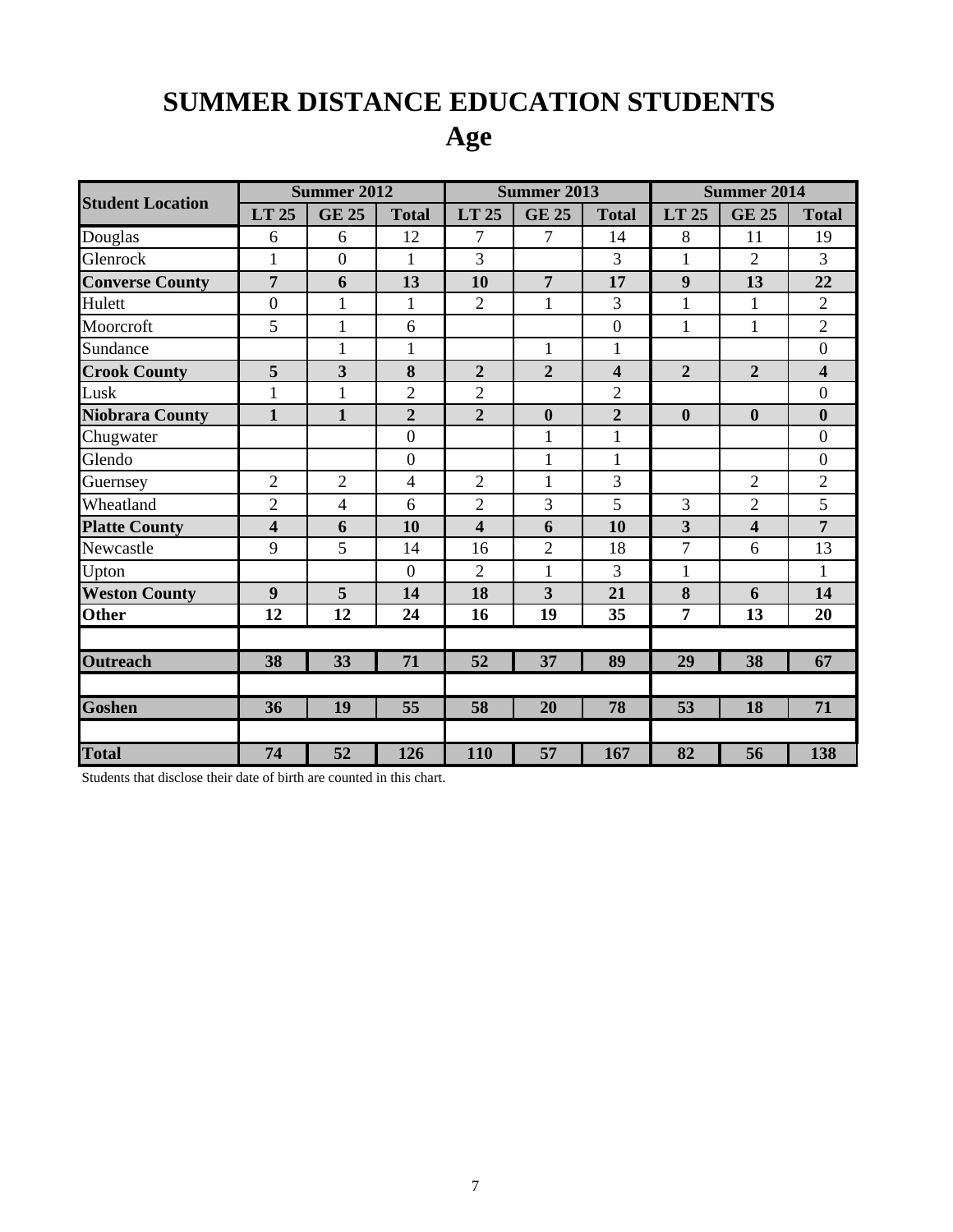# **NON-CREDIT ENROLLMENT**

A total of 694 students enrolled in non-credit courses for Summer 2014. EWC served 120 students in continuing education courses and 574 students in community service courses.

| <b>NON-CREDIT HEADCOUNT</b>                                     |       |     | Summer 2012 Summer 2013 Summer 2014 | $\frac{0}{0}$<br><b>Change</b> | 3 Yr.<br>Avg. |
|-----------------------------------------------------------------|-------|-----|-------------------------------------|--------------------------------|---------------|
| <b>Continuing Education Students (CE) Workforce Development</b> |       |     |                                     |                                |               |
| <b>Unduplicated Headcount</b>                                   | 102   | 122 | 120                                 | $-1.64%$                       | 115           |
| <b>Duplicated Headcount</b>                                     | 102   | 135 | 123                                 | $-8.89%$                       | 120           |
| <b>Community Service Students (CS) Community Education</b>      |       |     |                                     |                                |               |
| <b>Unduplicated Headcount</b>                                   | 730   | 530 | 574                                 | 8.30%                          | 611           |
| <b>Duplicated Headcount</b>                                     | 994   | 822 | 803                                 | $-2.31%$                       | 873           |
| <b>Total CE + CS Duplicated Headcount</b>                       | 1,096 | 957 | 926                                 | $-3.24%$                       | 993           |
|                                                                 |       |     |                                     |                                |               |
| $Total CE + CS Unique Headcount$                                | 829   | 649 | 694                                 | 6.93%                          | 724           |

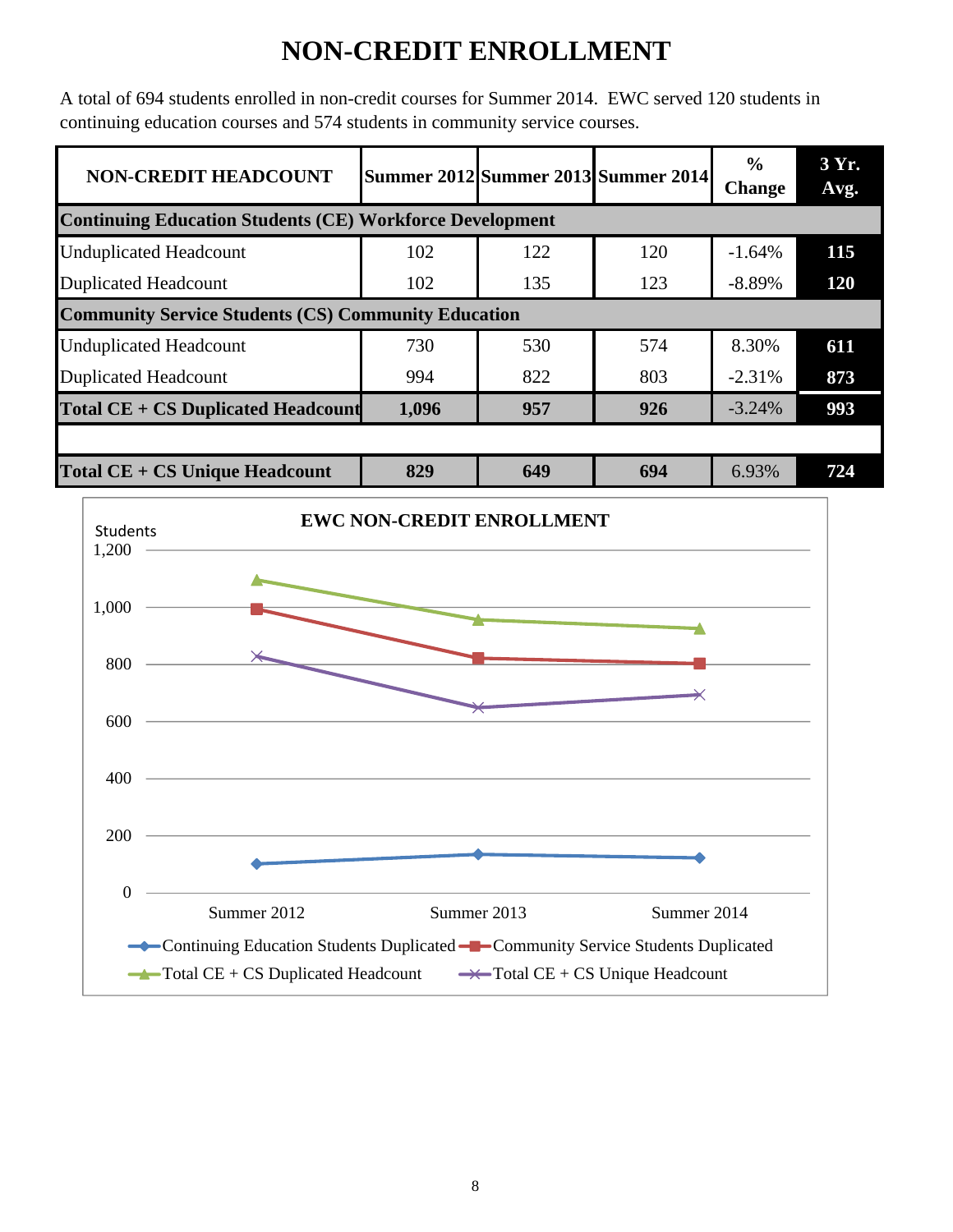# **WORKFORCE DEVELOPMENT**

Workforce development activities are defined as *any training and/or educational related service leading to the acquisition of skills necessary to perform the duties of a particular job for those individuals in or preparing to enter the workforce* . Only those courses organized or coordinated by EWC's workforce development efforts are included in the following table by career cluster as defined by the National Association of State Directors of Career Technical Education Consortium.

### **Credit Courses**

EWC's workforce development offerings for college credit increased by 4 course section compared to Summer 2013. The duplicated student headcount increased by 9 students, and the FTE increased by 3.18.

|                                        | <b>Summer 2012</b> |                          |                               |             |                | <b>Summer 2013</b>           |                               |            |    | <b>Summer 2014</b>       |                               |            |
|----------------------------------------|--------------------|--------------------------|-------------------------------|-------------|----------------|------------------------------|-------------------------------|------------|----|--------------------------|-------------------------------|------------|
| <b>Career Clusters</b>                 |                    | <b>Sections Students</b> | <b>Credit</b><br><b>Hours</b> |             |                | <b>FTE</b> Sections Students | <b>Credit</b><br><b>Hours</b> | <b>FTE</b> |    | <b>Sections Students</b> | <b>Credit</b><br><b>Hours</b> | <b>FTE</b> |
| Agriculture, Food & Natural            |                    |                          |                               |             |                |                              |                               |            |    |                          |                               |            |
| <b>Resources</b>                       |                    |                          |                               |             |                |                              |                               |            |    |                          |                               |            |
| <b>Architecture &amp; Construction</b> |                    |                          |                               |             |                |                              |                               |            |    |                          |                               |            |
| Arts, A/V Technology &                 |                    |                          |                               |             |                |                              |                               |            |    |                          |                               |            |
| <b>Communications</b>                  |                    |                          |                               |             |                |                              |                               |            |    |                          |                               |            |
| <b>Business, Management &amp;</b>      |                    |                          |                               |             |                |                              |                               |            |    |                          |                               |            |
| <b>Administration</b>                  | 13                 | 106                      | 18.00                         | 11.42       | 13             | 107                          | 14.00                         | 9.08       | 18 | 125                      | 24.00                         | 14.92      |
| <b>Education &amp; Training</b>        |                    |                          |                               |             | 4              | 20                           | 12.00                         | 5.00       |    |                          |                               |            |
| <b>Finance</b>                         |                    |                          |                               |             |                |                              |                               |            |    |                          |                               |            |
| <b>Government &amp; Public</b>         |                    |                          |                               |             |                |                              |                               |            |    |                          |                               |            |
| <b>Administration</b>                  |                    |                          |                               |             |                |                              |                               |            |    |                          |                               |            |
| <b>Health Science</b>                  | 5                  | 43                       | 20.00                         | 14.33       | $\mathfrak{S}$ | 40                           | 20.00                         | 13.33      | 5  | 38                       | 20.00                         | 12.67      |
| <b>Hospitality &amp; Tourism</b>       |                    |                          |                               |             |                |                              |                               |            |    |                          |                               |            |
| <b>Human Services</b>                  |                    |                          |                               |             |                |                              |                               |            |    |                          |                               |            |
| <b>Information Technology</b>          |                    |                          |                               |             |                |                              |                               |            |    |                          |                               |            |
| Law, Public Safety &                   | $\overline{2}$     | 16                       | 2.00                          | 1.33        |                |                              |                               |            |    |                          |                               |            |
| <b>Manufacturing</b>                   | 3                  | 24                       | 13.00                         | 8.67        | $\overline{2}$ | 18                           | 7.00                          | 5.25       | 5  | 31                       | 14.00                         | 8.25       |
| <b>Marketing, Sales &amp; Service</b>  |                    |                          |                               |             |                |                              |                               |            |    |                          |                               |            |
| <b>Science, Technology,</b>            |                    |                          |                               |             |                |                              |                               |            |    |                          |                               |            |
| <b>Engineering &amp; Mathematics</b>   |                    |                          |                               |             |                |                              |                               |            |    |                          |                               |            |
| <b>Transportation, Distribution</b>    |                    |                          |                               |             |                |                              |                               |            |    |                          |                               |            |
| & Logistics                            |                    |                          |                               |             |                |                              |                               |            |    |                          |                               |            |
| <b>Total</b>                           | 23                 | 189                      |                               | 53.00 35.75 | 24             | 185                          | 53.00 32.66                   |            | 28 | 194                      | 58.00                         | 35.84      |